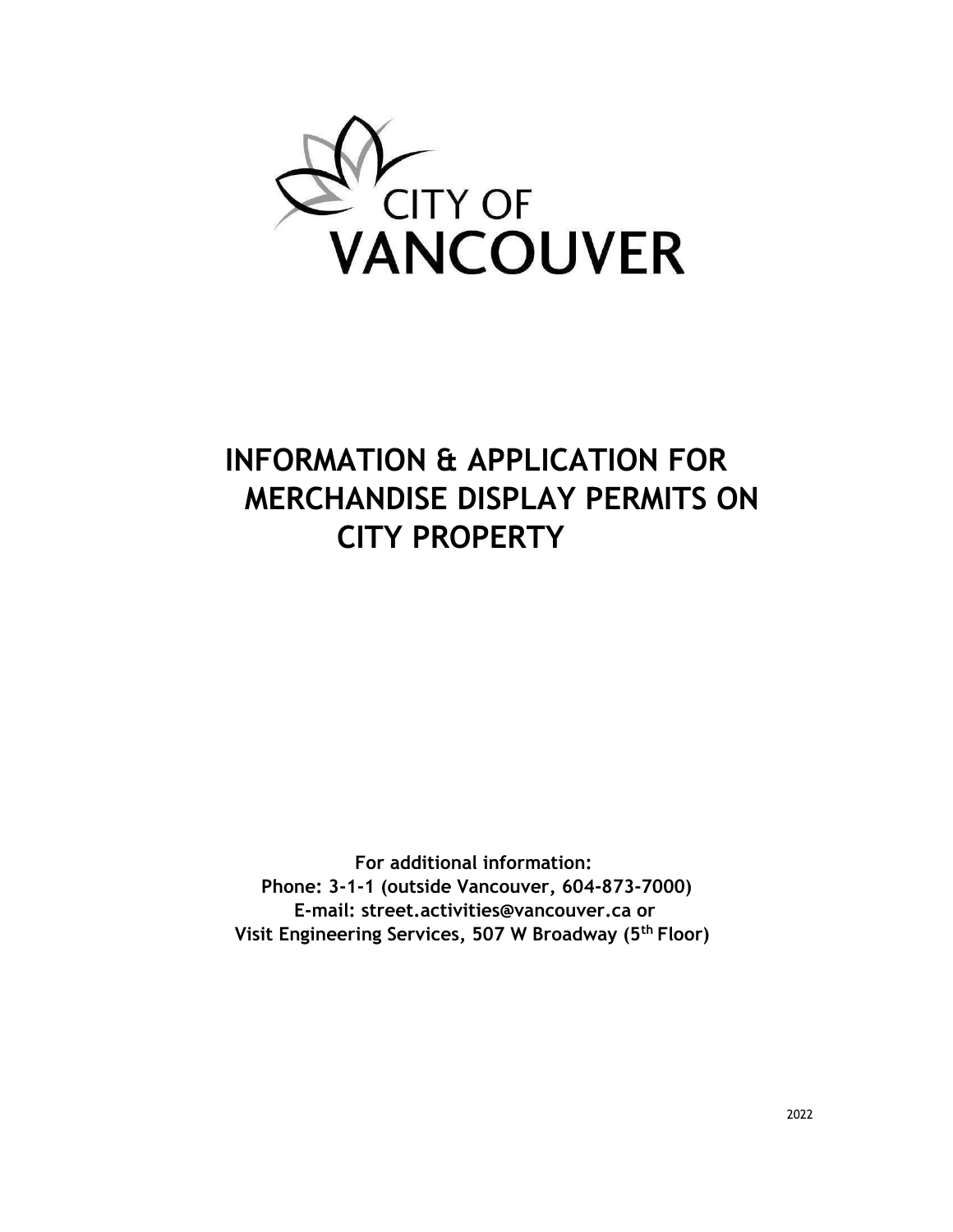# **SIDEWALK MERCHANDISE DISPLAY INFORMATION**

A Merchandise Display Permit allows business owners to display their products on a portion of the sidewalk in front of their business. Merchandise Displays help to create a vibrant community, enliven the sidewalk and support businesses. All displays on City sidewalks must be reviewed and approved by City of Vancouver staff to ensure safety and accessibility for all Street Users. The Sidewalk Merchandise Display Program is administered by Engineering Services.

## **1. Regulations for Merchandise Displays** *Merchandise*

### *Display Area:*

- a) Entrances/Exits and utility connections for any building may not be blocked by merchandise displays.
- b) Displays must be placed against building.
- c) Merchandise displays are only allowed on sidewalks between the hours of 7 am and 11 pm.
- d) A minimum distance of 2.4 m (8 feet) from any sidewalk obstruction must be maintained. Obstructions include trees, poles, bike racks, bus stops, news boxes and parking meters. This requirement may be varied on a case by case basis.
- e) Only approved merchandise may be displayed.
- f) Permit area may only be used for displaying merchandise. Payments from customers, food and flower preparations, and storage of merchandise or containers are not allowed on sidewalks.
- g) All surrounding areas must be kept in a neat, clean and orderly manner.
- h) Umbrellas are not allowed on the sidewalk or within merchandise displays.
- i) The merchandise display permit should be posted in plain view of the public and made available to any City of Vancouver inspector or official upon request.

#### *Merchandise Display Unit:*

- j) Display units need to have solid locking wheels.
- k) Displays must be constructed a minimum of 15 cm (6 inches) from the ground and display units must be at least 30cm (12 inches) off the ground.
- l) Displays may only have a maximum height of 1.22 m (4 feet).
- m) All surfaces must be easy to maintain.
- n) All merchandise is required to be kept on the display unit.
- o) The use of cardboard in the display is prohibited

# **2. Merchandise Display Permit Fees (2022)**

Fees are based on the area of your displays and paid annually. If displays are on both sides of the doorway to your business, fees are calculated including the doorway.

- Application fee: \$57.59
- Permit fee:  $$55.67/m^2 + GST$
- Minimum fee: \$144.93 + GST

Renewal fees are due on June  $30<sup>th</sup>$  of every year.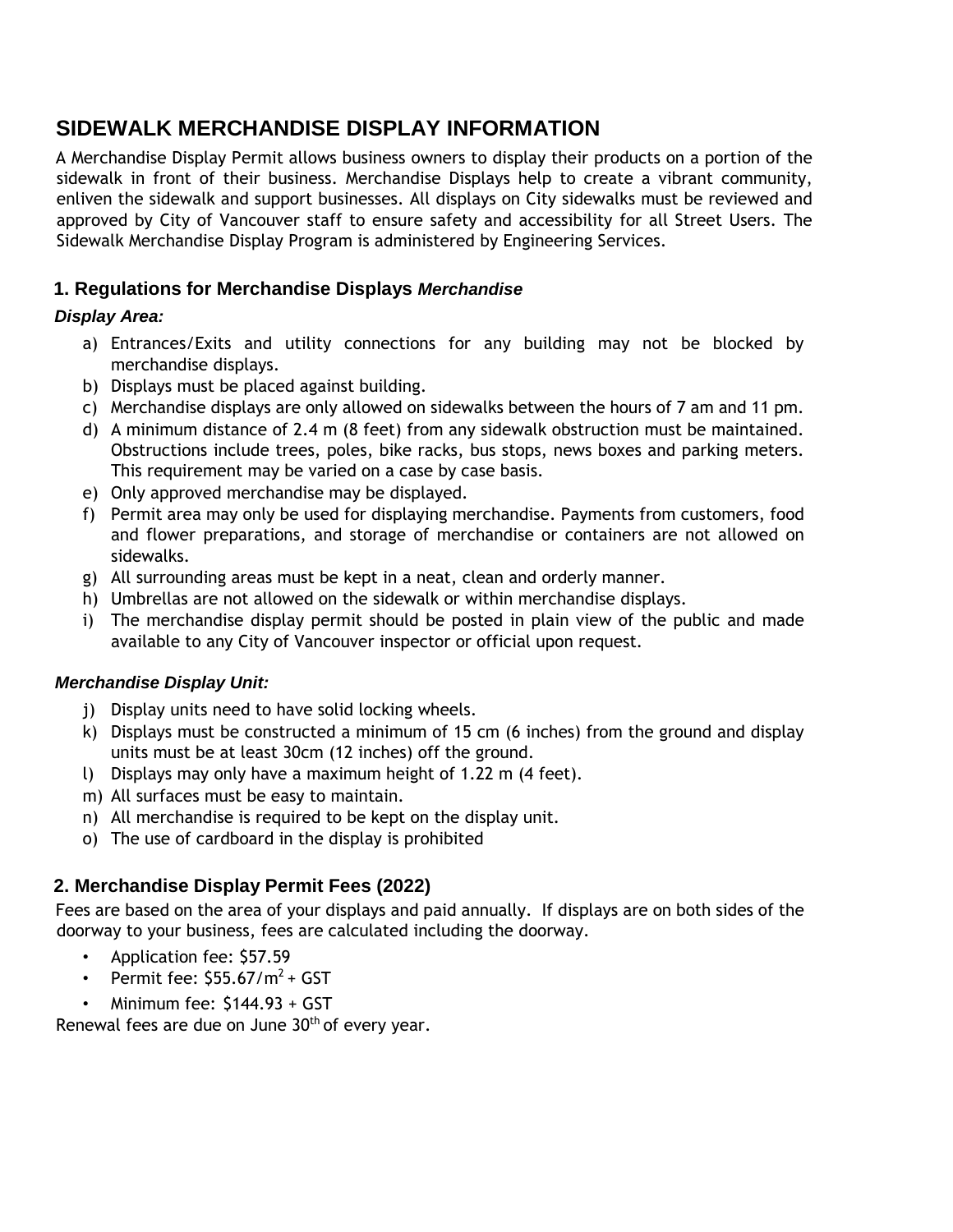#### 3. Application Procedure

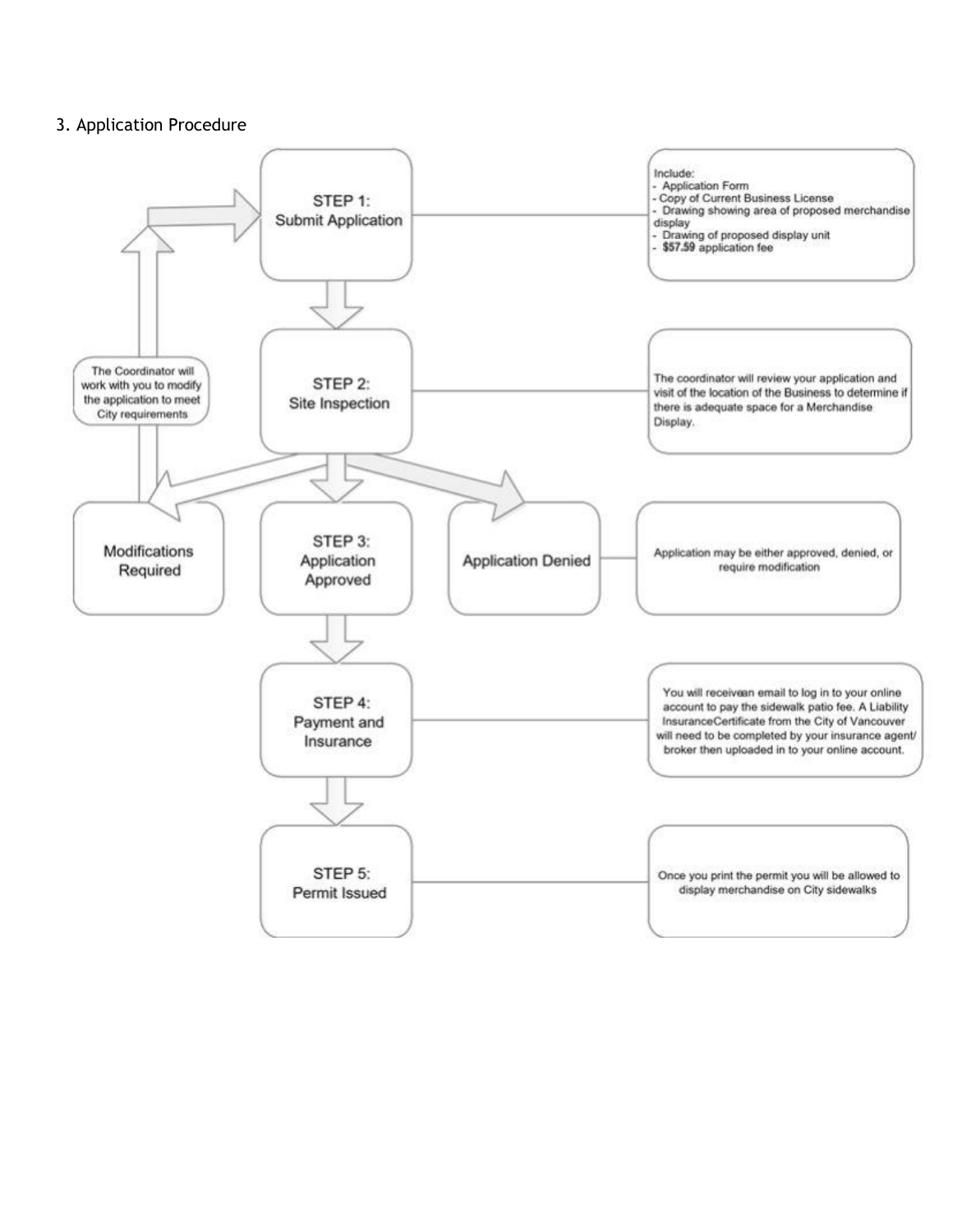#### **4. Merchandise Display Application**

The following items are required to be included in your application, ready for upload:

- 1. Completed application form
- 2. Copy of your current Business License
- 3. A drawing showing the area of the proposed merchandise display, including:
	- a. Measurements of the sidewalk and building frontage
	- b. Distance of the proposed display to the nearest sidewalk obstructions (such as trees, poles, parking meters, benches, bus shelters, and bike racks)
	- c. Location of your displays relative to building frontage
- 4. A drawing or picture of the proposed display units, including:
	- a. Appearance
	- b. Dimensions (height, width and length)
	- c. Locking wheels
- 5. \$57.59 Application fee

\*Do not buy or make display units before your application is approved. If your displays do not meet the requirements, you will need to make modifications.

Please create an online account by going to this website:<https://vancouver.ca/permits/apply/login> Once the online account is activated, log on and submit your application by uploading the required documents and paying the application fee.

#### **5. Insurance Requirements**

Before a permit will be issued a City of Vancouver Liability Insurance Certificate must be completed by an insurance broker or agent and uploaded online.

The following insurance is required:

Commercial General Liability Insurance for a limit not less than \$2,000,000 per occurrence (Bodily Injury and Property Damage inclusive) including Cross Liability and Severability of Interest Clause, deductible limit not greater than \$5,000 and **the City of Vancouver, its officials, officers, employees, servants and agents be named as an Additional Insured.**

#### **6. Changes Affecting Your Business**

Please contact the City of Vancouver Streets Activities Branch to alert of any changes to the ownership, name or location of a business. It may be necessary to submit a new application. All fees are non-refundable and non-transferable.

Changes to the area of the display or type of display units require approval from a City of Vancouver official. Please contact the Streets Activities Branch to discuss any changes.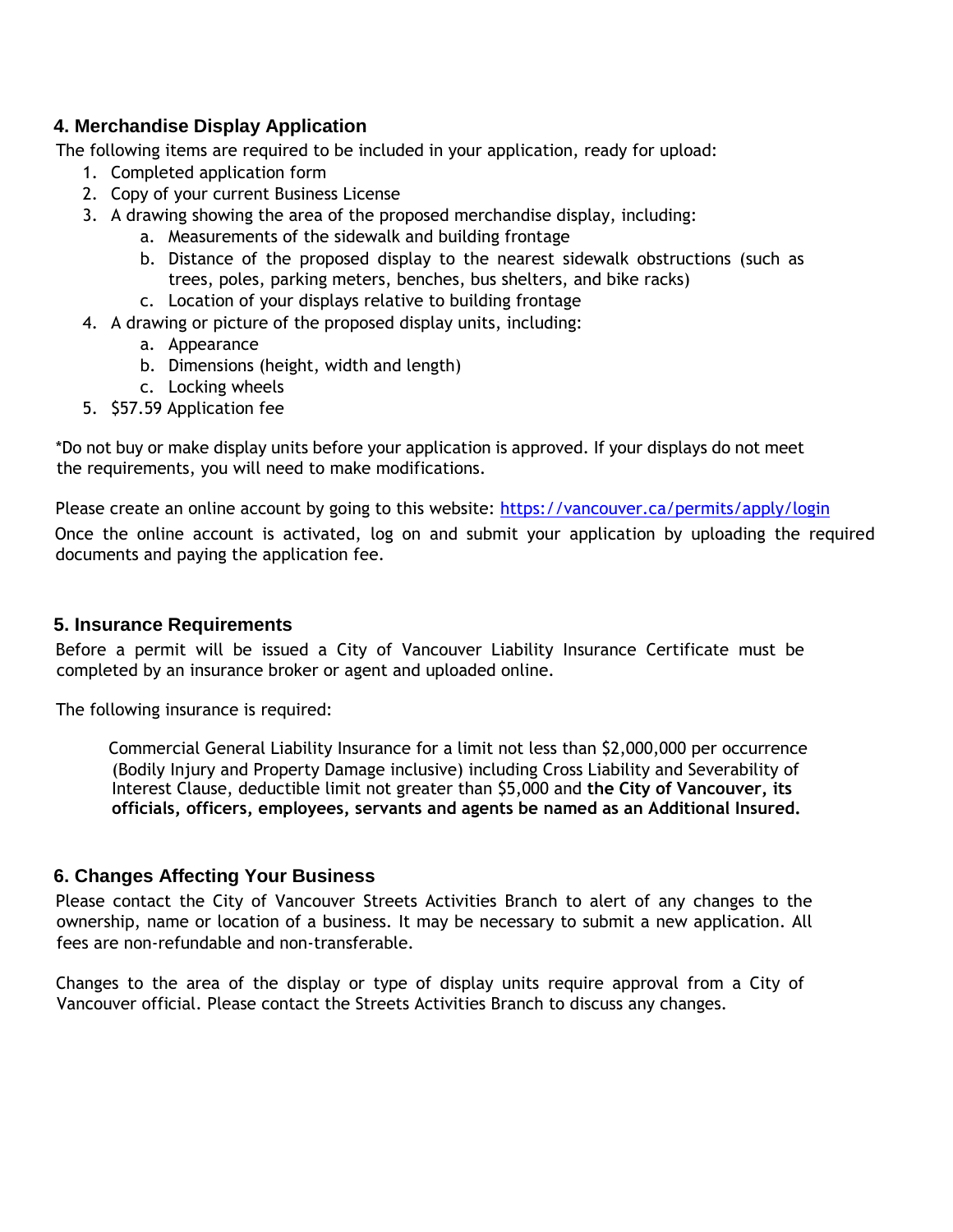

# **Merchandise Display Application**

If you have any questions regarding Merchandise Displays or require assistance with your application, please contact the Street Activities Branch at 3-1-1 or street.activities@vancouver.ca

The following are required for your application, ready for upload:

Application Form (this form) Copy of current Business License Drawing showing area of proposed merchandise display Drawing or picture of proposed display unit \$57.59 application fee

#### **Merchandise Display**

| Products to be Displayed                                     |                                                                                                                      |
|--------------------------------------------------------------|----------------------------------------------------------------------------------------------------------------------|
| Length of Business Frontage                                  |                                                                                                                      |
| Distance from Property Line to Curb                          | <u> 1989 - Johann Stein, fransk politik (f. 1989)</u>                                                                |
| Proposed Width of Merchandise Display                        |                                                                                                                      |
| Proposed Length of Merchandise Display                       |                                                                                                                      |
| Distance to Nearest Sidewalk Obstruction                     |                                                                                                                      |
| Second Display*<br>*If displaying merchandise on two streets |                                                                                                                      |
| Name of Street                                               |                                                                                                                      |
| Length of Business Frontage                                  | <u> 1980 - Johann Barn, amerikan besteman besteman besteman besteman besteman besteman besteman besteman bestema</u> |
| Distance from Property Line to Curb                          |                                                                                                                      |
| Proposed Width of Merchandise Display                        |                                                                                                                      |
| Proposed Length of Merchandise Display                       |                                                                                                                      |
|                                                              |                                                                                                                      |